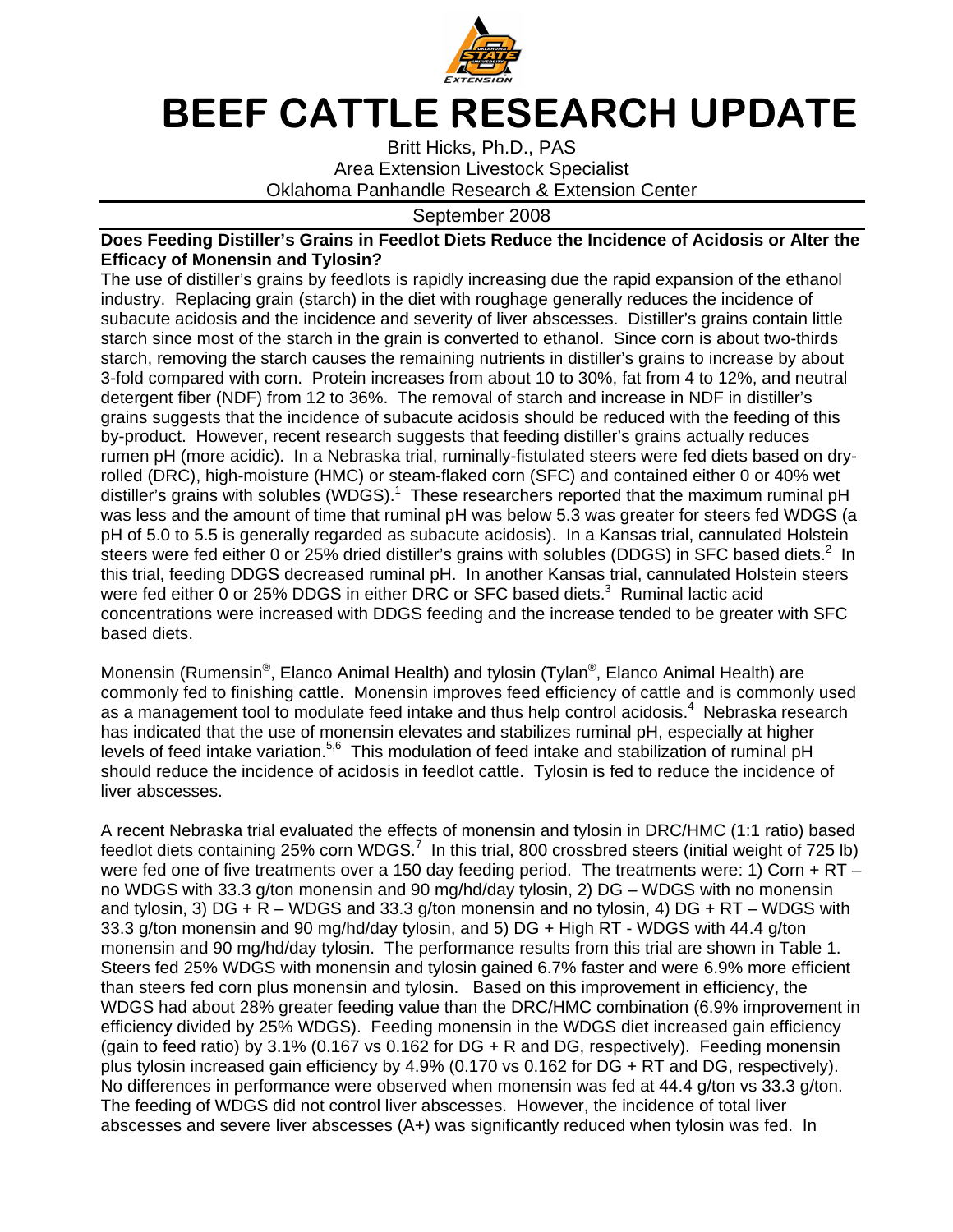conclusion, this study indicated that feeding monensin and tylosin improved performance in DRC/HMC based feedlot diets containing 25% WDGS.

| Item            | $Corn + RT$           | DG          | $DG + R$           | $DG + RT$        | DG + High RT     |
|-----------------|-----------------------|-------------|--------------------|------------------|------------------|
| DMI, lb         | $23.5$ <sup>abc</sup> | $23.9^{a}$  | 23.6 <sup>ac</sup> | $23.4^{bc}$      | $23.0^{b}$       |
| ADG, Ib         | $3.72^a$              | $3.87^{b}$  | $3.93^{b}$         | $3.97^{b}$       | $3.87^{b}$       |
| Gain/Feed       | $0.159^{a}$           | $0.162^{b}$ | $0.167^{b}$        | $0.170^{b}$      | $0.168^{b}$      |
| Liver Abscesses |                       |             |                    |                  |                  |
| Total, %        | $17.0^a$              | $42.4^{b}$  | 40.8 <sup>b</sup>  | 8.3 <sup>a</sup> | 8.9 <sup>a</sup> |
| $A +, %$        | $4.4^a$               | $16.5^{b}$  | $19.1^{b}$         | 3.8 <sup>a</sup> | $7.0^{\rm a}$    |

Table 1. Effect of monensin and tylosin in feedlot diets containing WDGS.

 $a$ <sup>bc</sup>Means within a row with unlike superscripts differ (P < 0.05).

A recent Kansas study evaluated the effects of monensin and tylosin in SFC based diets containing corn WDGS over a 150 day finishing period. $8\,$  In this study, 371 crossbred yearling heifers (initial weight of 658 lb) were fed diets containing either 0 or 25% WDGS with either no added antibiotics, 300 mg of monensin daily, or 300 mg of monensin plus 90 mg of tylosin daily. Heifers fed 25% WDGS gained 8.5% slower and were 7.1% less efficient than heifers fed no WDGS. Based on this reduction in efficiency, the WDGS had about 28% less feeding value than the SFC. In addition, heifers fed SFC had heavier carcasses, a greater dressing percentage, larger ribeyes, and more marbling than heifers fed WDGS. Similar to the results observed in the Nebraska trial, feeding WDGS had no effect on the incidence of liver abscesses. The use of monensin or monensin plus tylosin had no effect on growth performance or carcass characteristics. The incidence of total liver abscesses was not altered by the presence of tylosin. However, tylosin addition tended to decrease the incidence of severe liver abscesses in diets containing only SFC but not in diets containing WDGS. These researchers concluded that monensin and tylosin may not be as effective when used in SFC based diets with 25% WDGS.

In summary, all of these data suggest that feeding distiller's grain does not reduce the incidence of subacute acidosis or liver abscesses. Feeding monensin and tylosin in dry-rolled/high-moisture corn based diets containing wet distiller's grains with solubles enhances performance and reduces the incidence of liver abscesses. The Kansas study suggests that monensin and tylosin may not be as effective in a steam-flaked corn based diet containing wet distiller's grains with solubles. However, additional research is needed.

## **Cattle Disposition vs Feed Efficiency in Growing Bulls**

Previous lowa<sup>9</sup>, Colorado<sup>10</sup> and Texas<sup>11</sup> research has shown that calmer or more docile cattle gain faster than more aggressive or temperamental cattle. The Iowa research used a subjective disposition score to determine cattle temperament (Beef Improvement Federation Six Point Scoring System:  $1 =$  very docile and  $6 =$  very aggressive). In the Colorado research, cattle were temperament rated using a subjective numerical scale (chute score) during routine weighing and processing (scores of 1 to 5:  $1 =$  calm, no movement and  $5 =$  rearing, twisting, or violently struggling). The Texas researchers measured exit velocity from a squeeze chute (used motion sensors six feet apart to measure exit velocity) as an objective measure of cattle disposition. Texas A&M University and Brazilian researchers recently compared two objective measures of cattle temperament (EV, Exit velocity and EB, Escape Behavior) with a subjective measure of temperament (CS, Chute Score:  $1 =$  quite to  $5 =$  excited).<sup>12</sup> The relationship between these three measurements of temperament and growth and feed efficiency traits in growing bulls (initial weight of 748 lb) were evaluated in this study. In this study, 53 bulls (25 Brahmans, 13 Angus, and 15 Brangus) were fed 84 days at a commercial test facility equipped with a GrowSafe® feeding system. The measurements of temperament were determined at the start of the feeding period. Exit Velocity was measured as the rate of distance traveled (meters/second) while exiting from a confined area. Escape Behavior was determined by measurements of frequency and intensity of movements using a tri-axial accelerometer for 15 seconds while the animal was unrestrained in a chute. Measures of